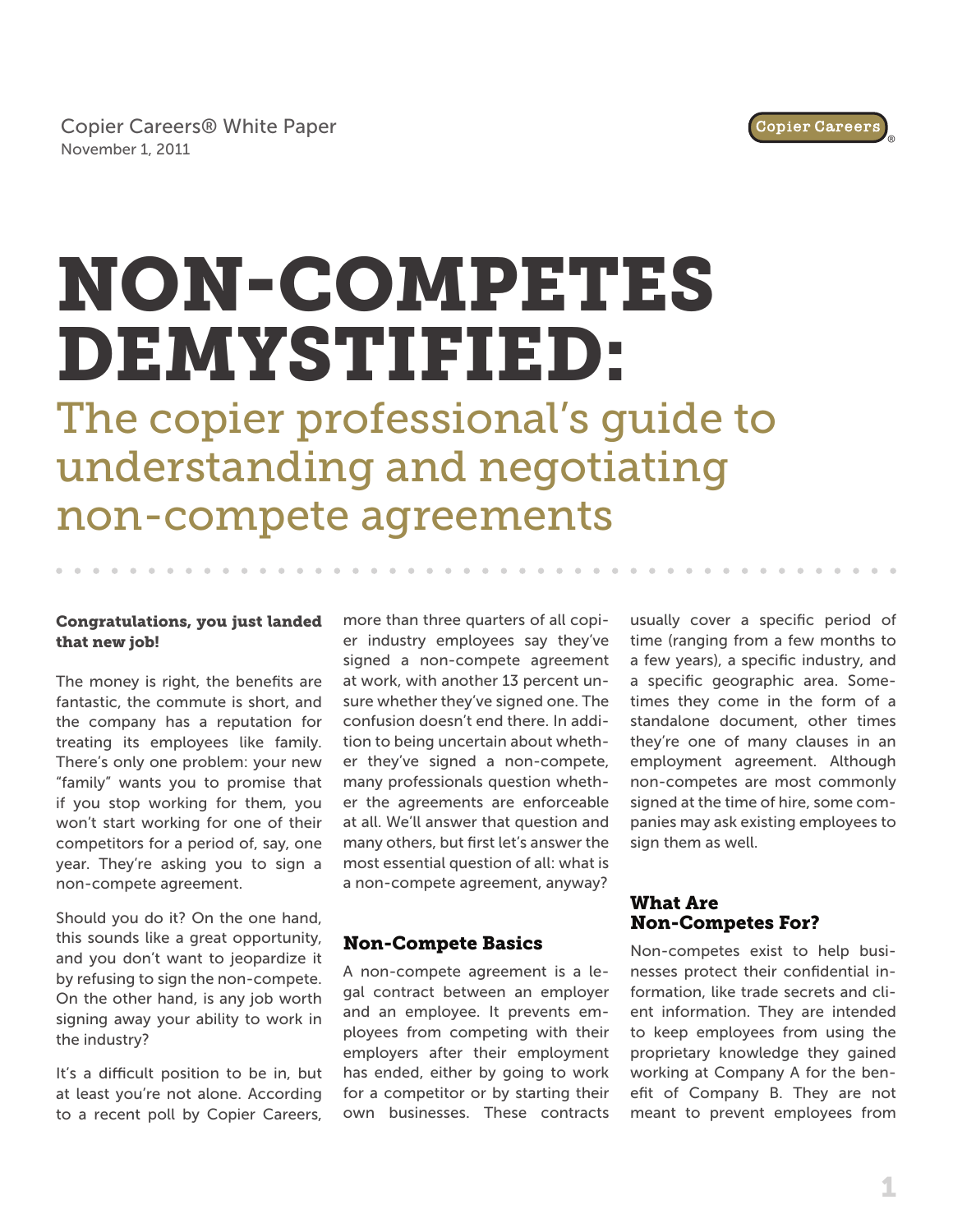making a living—any agreement that did that would probably be considered too broad, and would likely be deemed unenforceable in court. Still, many companies do aim to make their agreements as broad as possible, perhaps not always for the right reasons. As one Copier Careers poll respondent said, "In our industry, non-compete agreements are used more as a tool to keep good people away from competitors than as a way to protect trade secrets or client relationships." The truth of that statement is impossible to gauge, but it undoubtedly encompasses the feelings of many employees.

#### Do I Have to Sign a Non-Compete?

Employees frequently ask whether they have to sign non-compete agreements. The philosophical answer is no, you don't have to do anything you don't want to do. The dose-of-reality answer, which assumes you want the job, is usually yes.

Legally, employees are required to receive some benefit in exchange for signing a non-compete agreement. When the non-compete is signed at the time of hire, the benefit is simply that the employee receives the job. In other words, employers are within their rights to include a non-compete agreement as a condition of new employment.

Sometimes, however, an employee who has already been on the job will be asked to sign a non-compete. In that situation, employees are free to reject the non-compete, because although new employment is considered a sufficient benefit, the continuation of employment usually is not. Instead, existing employees According to a recent poll by Copier Careers, the majority of document imaging professionals believe the people who sell and service copiers should be required to sign non-compete agreements:

*Should sales reps and technicians be required to sign non-compete agreeements?* 

- Yes, but only sales reps, not techs: 73%
- Yes, but only techs, not sales reps: 10%
- Yes, both sales reps and techs should be required to sign non-competes: 9%
- No, neither sales reps nor techs should be required to sign non-competes: 8%

Poll conducted in March 2011.

must receive something extra for signing the contract, such as a bonus, promotion, or salary increase. Whether they choose to sign the non-compete in exchange for more money or responsibility is up to them.

That said, it never hurts to ask potential employers whether the contract is obligatory—they may be more willing to omit the noncompete than you think. Consider the following story from a Copier Careers newsletter reader:

"I was asked to sign a non-compete when I was 53. It said I couldn't work in the field for one year after leaving the company, so I didn't accept the job. I have worked in the industry since I was 17—what am I supposed to do for a year, eat beans? I ran into the potential employer a year later and he asked why I had refused the position, because he thought he had offered me a nice package. When I told him it was because of the noncompete clause, he said he would have taken it out if I'd asked him to."

#### Are Non-Competes Really Enforceable?

Perhaps because non-compete agreements have become so ubiquitous, many people wrongly believe they aren't enforceable. The truth is that although the courts in many states don't look favorably on non-compete agreements, they will enforce them if they find that the employer has a legitimate business interest to protect. Violate your noncompete and you risk being taken to court.

Former employees aren't the only people at risk of being sued, either. If you leave your job and sign on with a competitor, your new employer may also be sued for something known as "tortuous interference with contract." For this reason, it's important to be upfront with prospective employers about any existing noncompetes. If they think you're worth the risk, they may hire you anyway. Regardless, it's never safe to assume your non-compete agreement can